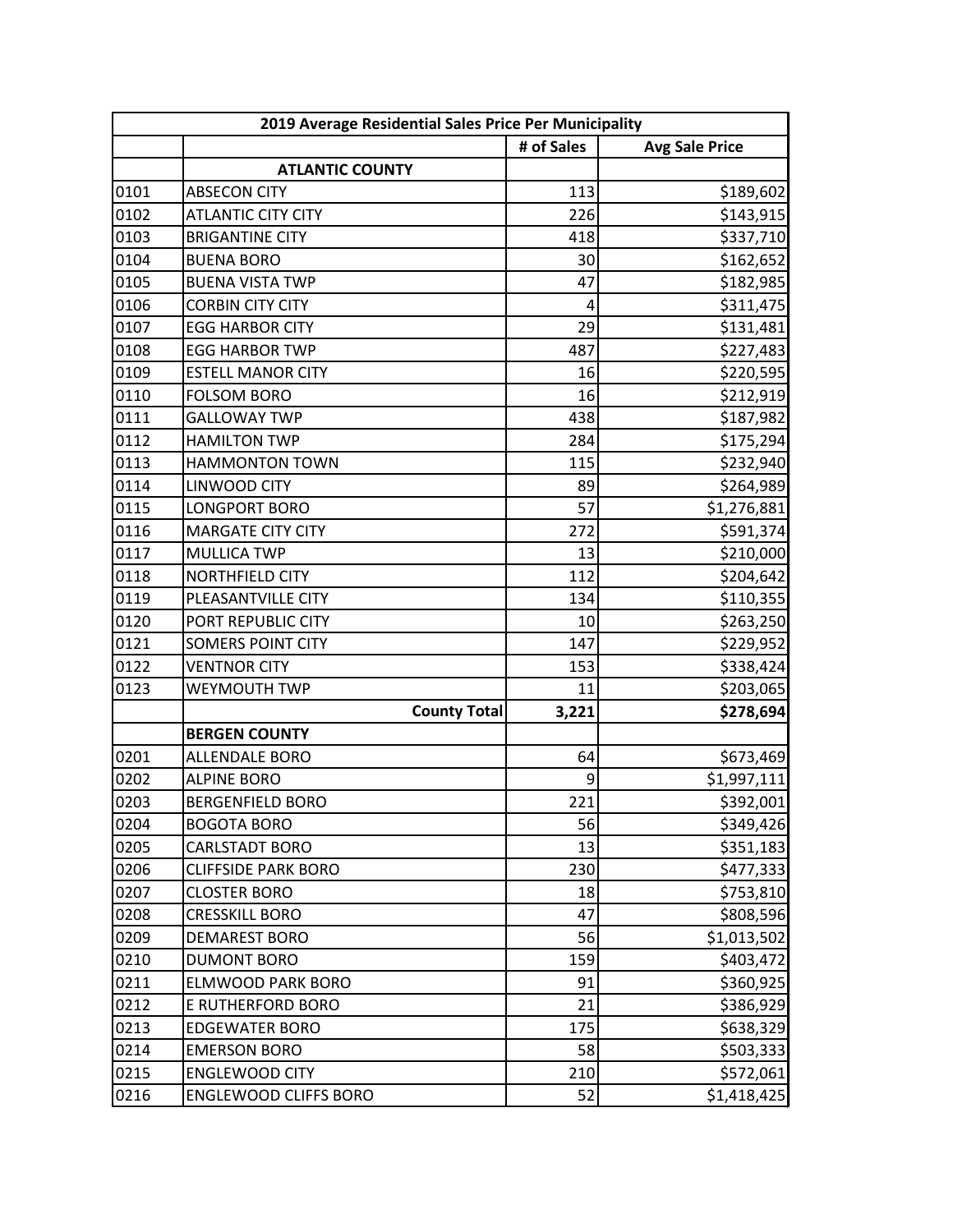| 0217 | <b>FAIRLAWN BORO</b>        | 283 | \$441,874   |
|------|-----------------------------|-----|-------------|
| 0218 | <b>FAIRVIEW BORO</b>        | 78  | \$413,306   |
| 0219 | FORT LEE BORO               | 321 | \$533,913   |
| 0220 | <b>FRANKLIN LAKES BORO</b>  | 115 | \$1,126,203 |
| 0221 | <b>GARFIELD CITY</b>        | 148 | \$351,322   |
| 0222 | <b>GLEN ROCK BORO</b>       | 142 | \$636,697   |
| 0223 | <b>HACKENSACK CITY</b>      | 114 | \$262,830   |
| 0224 | <b>HARRINGTON PARK BORO</b> | 34  | \$617,663   |
| 0225 | <b>HASBROUCK HGHTS BORO</b> | 32  | \$477,434   |
| 0226 | <b>HAWORTH BORO</b>         | 38  | \$743,868   |
| 0227 | HILLSDALE BORO              | 91  | \$509,485   |
| 0228 | <b>HOHOKUS BORO</b>         | 35  | \$909,643   |
| 0229 | <b>LEONIA BORO</b>          | 88  | \$514,764   |
| 0230 | <b>LITTLE FERRY BORO</b>    | 22  | \$328,748   |
| 0231 | <b>LODI BORO</b>            | 151 | \$384,799   |
| 0232 | <b>LYNDHURST TWP</b>        | 131 | \$386,802   |
| 0233 | <b>MAHWAH TWP</b>           | 365 | \$534,500   |
| 0234 | MAYWOOD BORO                | 85  | \$422,193   |
| 0235 | <b>MIDLAND PARK BORO</b>    | 73  | \$480,070   |
| 0236 | <b>MONTVALE BORO</b>        | 93  | \$650,272   |
| 0237 | <b>MOONACHIE BORO</b>       | 6   | \$454,583   |
| 0238 | <b>NEW MILFORD BORO</b>     | 117 | \$425,749   |
| 0239 | <b>NORTH ARLINGTON BORO</b> | 31  | \$376,984   |
| 0240 | <b>NORTHVALE BORO</b>       | 44  | \$481,645   |
| 0241 | NORWOOD BORO                | 55  | \$618,692   |
| 0242 | <b>OAKLAND BORO</b>         | 144 | \$491,233   |
| 0243 | <b>OLD TAPPAN BORO</b>      | 59  | \$873,687   |
| 0244 | <b>ORADELL BORO</b>         | 23  | \$583,737   |
| 0245 | PALISADES PARK BORO         | 175 | \$592,298   |
| 0246 | PARAMUS BORO                | 202 | \$648,263   |
| 0247 | PARK RIDGE BORO             | 77  | \$513,711   |
| 0248 | <b>RAMSEY BORO</b>          | 212 | \$530,743   |
| 0249 | RIDGEFIELD BORO             | 77  | \$497,446   |
| 0250 | RIDGEFIELD PARK VILLAGE     | 58  | \$363,253   |
| 0251 | RIDGEWOOD VILLAGE           | 286 | \$877,502   |
| 0252 | RIVEREDGE BORO              | 94  | \$530,531   |
| 0253 | RIVERVALE TWP               | 99  | \$602,217   |
| 0254 | ROCHELLE PARK TWP           | 50  | \$364,616   |
| 0255 | <b>ROCKLEIGH BORO</b>       | 2   | \$1,810,000 |
| 0256 | <b>RUTHERFORD BORO</b>      | 149 | \$471,690   |
| 0257 | SADDLE BROOK TWP            | 41  | \$406,877   |
| 0258 | SADDLE RIVER BORO           | 28  | \$1,806,041 |
| 0259 | SO HACKENSACK TWP           | 4   | \$447,190   |
| 0260 | <b>TEANECK TWP</b>          | 357 | \$450,095   |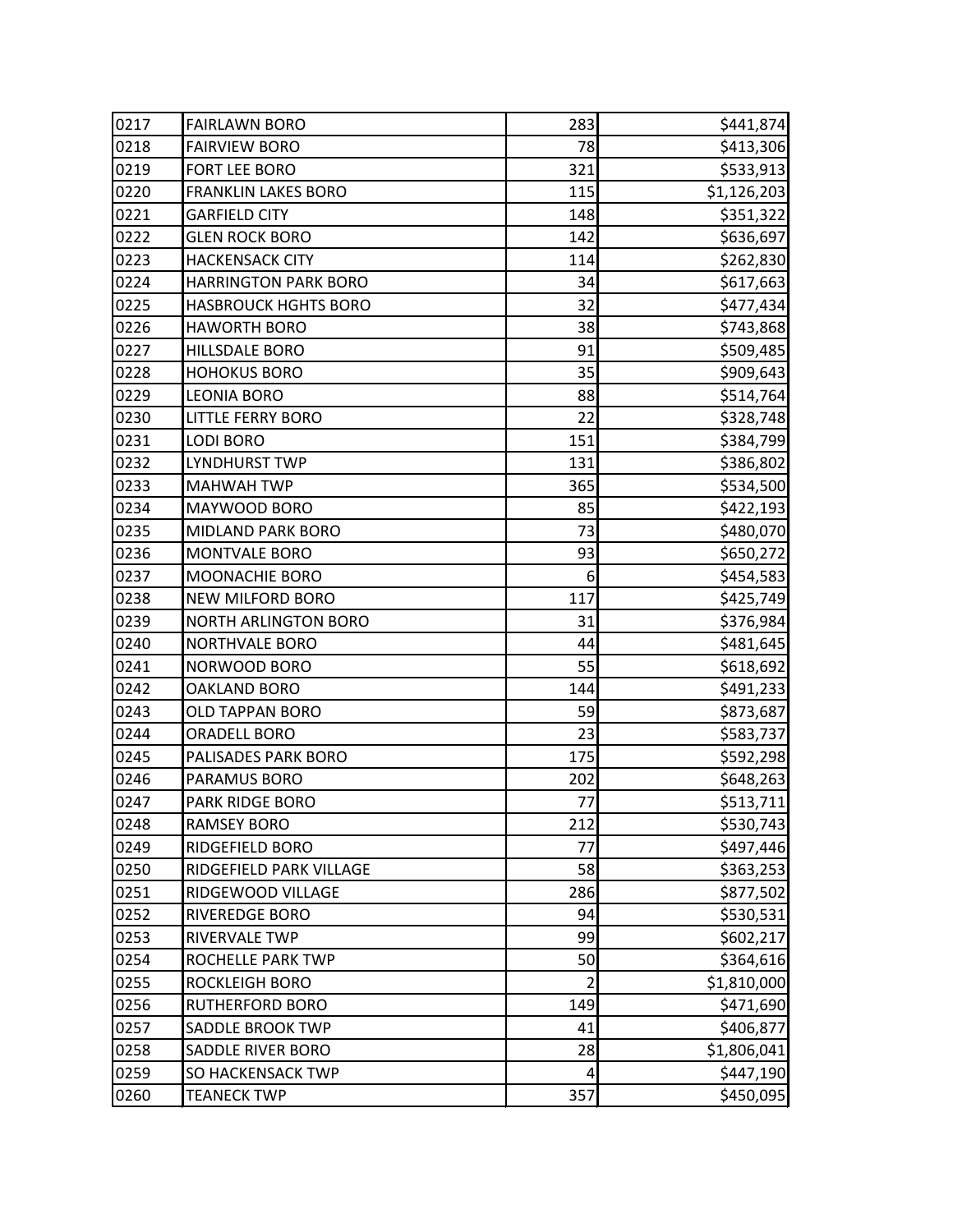| 0261 | <b>TENAFLY BORO</b>        | 131   | \$914,817 |
|------|----------------------------|-------|-----------|
| 0262 | <b>TETERBORO BOR</b>       | 0     | \$0       |
| 0263 | UPPER SADDLE RIV BORO      | 111   | \$912,111 |
| 0264 | <b>WALDWICK BORO</b>       | 131   | \$454,008 |
| 0265 | <b>WALLINGTON BORO</b>     | 54    | \$379,933 |
| 0266 | <b>WASHINGTON TWP</b>      | 91    | \$540,352 |
| 0267 | WESTWOOD BORO              | 36    | \$466,086 |
| 0268 | <b>WOODCLIFF LAKE BORO</b> | 17    | \$718,176 |
| 0269 | <b>WOOD RIDGE BORO</b>     | 64    | \$406,764 |
| 0270 | <b>WYCKOFF TWP</b>         | 190   | \$770,169 |
|      | <b>County Total</b>        | 7,134 | \$608,678 |
|      | <b>BURLINGTON COUNTY</b>   |       |           |
| 0301 | <b>BASS RIVER TWP</b>      | 4     | \$335,500 |
| 0302 | <b>BEVERLY CITY</b>        | 14    | \$157,600 |
| 0303 | <b>BORDENTOWN CITY</b>     | 50    | \$227,278 |
| 0304 | <b>BORDENTOWN TWP</b>      | 102   | \$263,018 |
| 0305 | <b>BURLINGTON CITY</b>     | 94    | \$151,877 |
| 0306 | <b>BURLINGTON TWP</b>      | 224   | \$258,472 |
| 0307 | <b>CHESTERFIELD TWP</b>    | 58    | \$440,403 |
| 0308 | <b>CINNAMINSON TWP</b>     | 203   | \$276,360 |
| 0309 | <b>DELANCO TWP</b>         | 51    | \$225,278 |
| 0310 | <b>DELRAN TWP</b>          | 153   | \$253,408 |
| 0311 | <b>EASTAMPTON TWP</b>      | 49    | \$273,993 |
| 0312 | <b>EDGEWATER PARK TWP</b>  | 83    | \$180,156 |
| 0313 | <b>EVESHAM TWP</b>         | 647   | \$271,648 |
| 0314 | FIELDSBORO BORO            | 7     | \$186,071 |
| 0315 | <b>FLORENCE TWP</b>        | 141   | \$214,776 |
| 0316 | <b>HAINESPORT TWP</b>      | 58    | \$352,946 |
| 0317 | <b>LUMBERTON TWP</b>       | 129   | \$320,325 |
| 0318 | <b>MANSFIELD TWP</b>       | 142   | \$309,433 |
| 0319 | <b>MAPLE SHADE TWP</b>     | 118   | \$165,947 |
| 0320 | <b>MEDFORD TWP</b>         | 285   | \$380,976 |
| 0321 | <b>MEDFORD LAKES BORO</b>  | 47    | \$312,380 |
| 0322 | <b>MOORESTOWN TWP</b>      | 233   | \$541,993 |
| 0323 | MT HOLLY TWP               | 112   | \$184,132 |
| 0324 | MT LAUREL TWP              | 728   | \$253,281 |
| 0325 | <b>NEW HANOVER TWP</b>     | 6     | \$259,567 |
| 0326 | NO HANOVER TWP             | 15    | \$350,133 |
| 0327 | PALMYRA BORO               | 90    | \$155,401 |
| 0328 | PEMBERTON BORO             | 16    | \$225,588 |
| 0329 | PEMBERTON TWP              | 237   | \$175,862 |
| 0330 | RIVERSIDE TWP              | 37    | \$157,351 |
| 0331 | <b>RIVERTON BORO</b>       | 24    | \$285,696 |
| 0332 | <b>SHAMONG TWP</b>         | 77    | \$338,361 |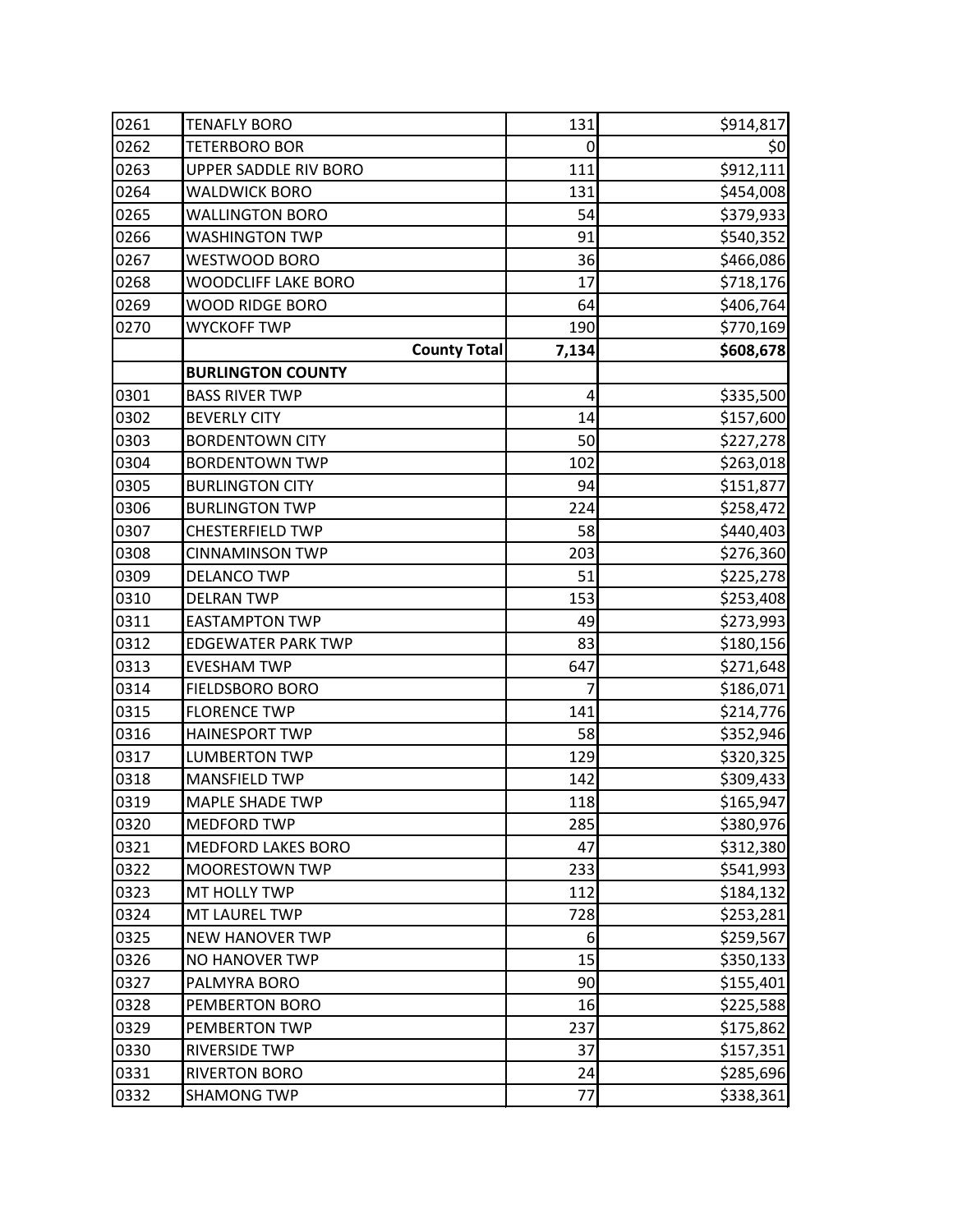| 0333 | SOUTHAMPTON TWP            | 188   | \$225,796 |
|------|----------------------------|-------|-----------|
| 0334 | SPRINGFIELD TWP            | 20    | \$361,425 |
| 0335 | <b>TABERNACLE TWP</b>      | 61    | \$300,261 |
| 0336 | <b>WASHINGTON TWP</b>      | 1     | \$160,000 |
| 0337 | <b>WESTAMPTON TWP</b>      | 128   | \$256,815 |
| 0338 | WILLINGBORO TWP            | 257   | \$165,895 |
| 0339 | WOODLAND TWP               | 9     | \$310,138 |
| 0340 | <b>WRIGHTSTOWN BORO</b>    |       | \$214,394 |
|      | <b>County Total</b>        | 4,905 | \$261,998 |
|      | <b>CAMDEN COUNTY</b>       |       |           |
| 0401 | <b>AUDUBON BORO</b>        | 104   | \$216,632 |
| 0402 | <b>AUDUBON PARK BOR</b>    | 0     | 50        |
| 0403 | <b>BARRINGTON BORO</b>     | 62    | \$202,336 |
| 0404 | <b>BELLMAWR BORO</b>       | 132   | \$159,569 |
| 0405 | <b>BERLIN BORO</b>         | 88    | \$243,949 |
| 0406 | <b>BERLIN TWP</b>          | 61    | \$175,058 |
| 0407 | <b>BROOKLAWN BORO</b>      | 24    | \$111,279 |
| 0408 | <b>CAMDEN CITY</b>         | 200   | \$71,402  |
| 0409 | <b>CHERRY HILL TWNSHP</b>  | 807   | \$264,940 |
| 0410 | <b>CHESILHURST BORO</b>    | 8     | \$164,612 |
| 0411 | <b>CLEMENTON BORO</b>      | 55    | \$139,479 |
| 0412 | <b>COLLINGSWOOD BORO</b>   | 151   | \$227,068 |
| 0413 | <b>GIBBSBORO BORO</b>      | 5     | \$244,400 |
| 0414 | <b>GLOUCESTER CITY</b>     | 84    | \$106,336 |
| 0415 | <b>GLOUCESTER TWP</b>      | 766   | \$188,144 |
| 0416 | <b>HADDON TWP</b>          | 129   | \$248,701 |
| 0417 | <b>HADDONFIELD BORO</b>    | 208   | \$547,536 |
| 0418 | <b>HADDON HEIGHTS BORO</b> | 57    | \$283,594 |
| 0419 | HI NELLA BORO              | 5     | \$151,600 |
| 0420 | LAUREL SPRINGS BORO        | 20    | \$170,320 |
| 0421 | <b>LAWNSIDE BORO</b>       | 4     | \$140,850 |
| 0422 | LINDENWOLD BORO            | 98    | \$111,119 |
| 0423 | MAGNOLIA BORO              | 43    | \$163,372 |
| 0424 | MERCHANTVILLE BORO         | 30    | \$191,313 |
| 0425 | <b>MOUNT EPHRAIM BORO</b>  | 57    | \$152,975 |
| 0426 | <b>OAKLYN BORO</b>         | 57    | \$188,280 |
| 0427 | PENNSAUKEN TWP             | 202   | \$150,109 |
| 0428 | PINE HILL BORO             | 61    | \$122,508 |
| 0429 | PINE VALLEY BOR            | 0     | \$0       |
| 0430 | <b>RUNNEMEDE BORO</b>      | 64    | \$157,513 |
| 0431 | SOMERDALE BORO             | 51    | \$168,812 |
| 0432 | <b>STRATFORD BORO</b>      | 59    | \$169,835 |
| 0433 | <b>TAVISTOCK BOR</b>       | 0     | \$0       |
| 0434 | <b>VOORHEES TWP</b>        | 351   | \$280,741 |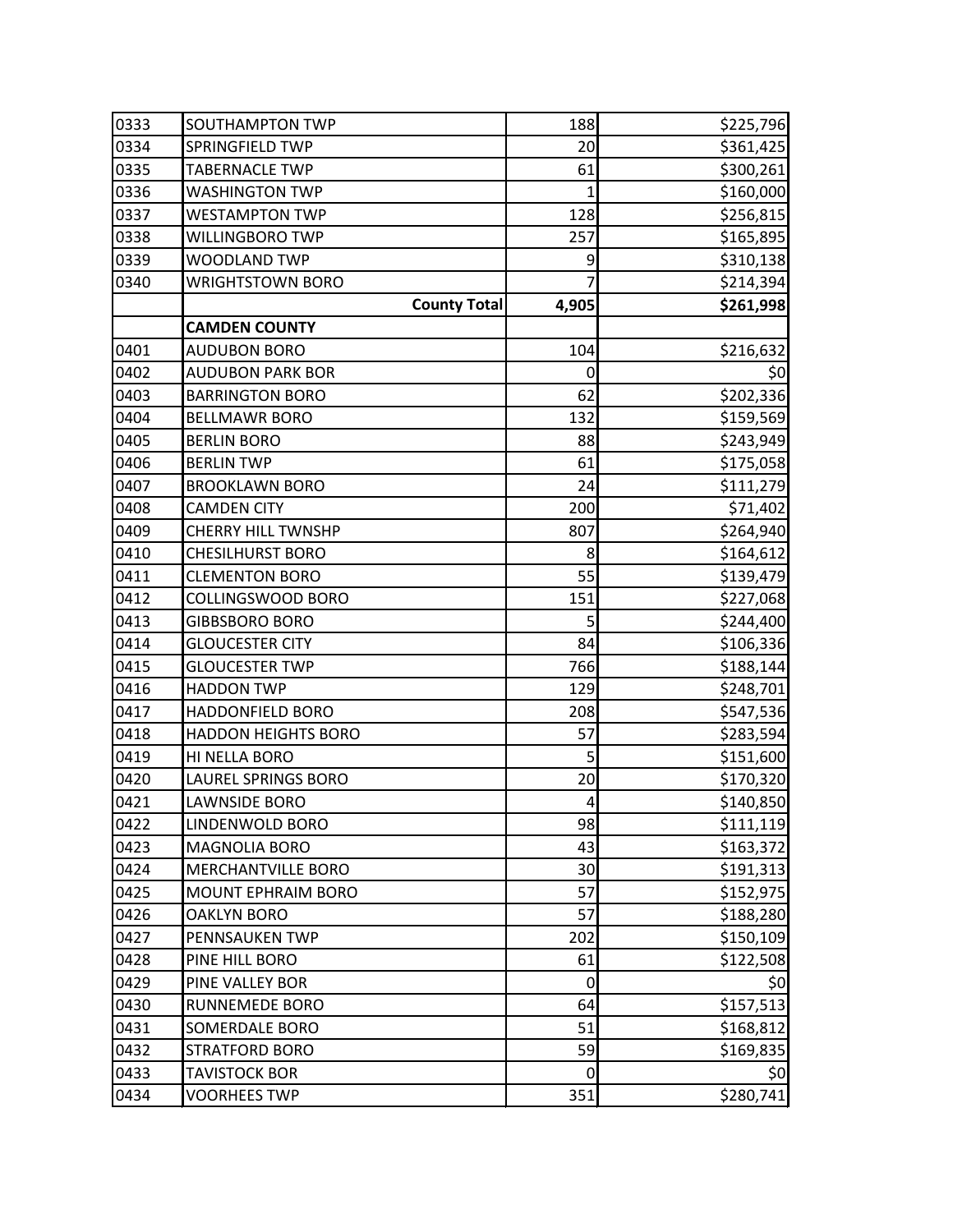| 0435 | <b>WATERFORD TWP</b>      | 104   | \$189,140   |
|------|---------------------------|-------|-------------|
| 0436 | <b>WINSLOW TWP</b>        | 448   | \$196,366   |
| 0437 | WOODLYNNE BORO            | 14    | \$116,607   |
|      | <b>County Total</b>       | 4,609 | \$173,419   |
|      | <b>CAPE MAY COUNTY</b>    |       |             |
| 0501 | <b>AVALON BORO</b>        | 250   | \$1,613,305 |
| 0502 | <b>CAPE MAY CITY</b>      | 130   | \$639,828   |
| 0503 | CAPE MAY POINT BORO       | 14    | \$707,718   |
| 0504 | <b>DENNIS TWP</b>         | 42    | \$270,857   |
| 0505 | <b>LOWER TWP</b>          | 486   | \$282,592   |
| 0506 | <b>MIDDLE TWP</b>         | 249   | \$312,904   |
| 0507 | NORTH WILDWOOD CITY       | 343   | \$302,092   |
| 0508 | <b>OCEAN CITY CITY</b>    | 754   | \$635,339   |
| 0509 | SEA ISLE CITY CITY        | 238   | \$758,276   |
| 0510 | <b>STONE HARBOR BORO</b>  | 132   | \$1,738,843 |
| 0511 | <b>UPPER TWP</b>          | 148   | \$316,657   |
| 0512 | <b>WEST CAPE MAY BORO</b> | 26    | \$528,347   |
| 0513 | WEST WILDWOOD BORO        | 21    | \$275,662   |
| 0514 | WILDWOOD CITY             | 279   | \$233,065   |
| 0515 | WILDWOOD CREST BORO       | 217   | \$361,888   |
| 0516 | <b>WOODBINE BORO</b>      | 4     | \$138,875   |
|      | <b>County Total</b>       | 3,333 | \$569,766   |
|      | <b>CUMBERLAND COUNTY</b>  |       |             |
| 0601 | <b>BRIDGETON CITY</b>     | 68    | \$98,491    |
| 0602 | <b>COMMERCIAL TWP</b>     | 18    | \$113,550   |
| 0603 | <b>DEERFIELD TWP</b>      | 17    | \$172,308   |
| 0604 | <b>DOWNE TWP</b>          | 9     | \$142,167   |
| 0605 | <b>FAIRFIELD TWP</b>      | 9     | \$167,167   |
| 0606 | <b>GREENWICH TWP</b>      | 8     | \$156,938   |
| 0607 | <b>HOPEWELL TWP</b>       | 24    | \$157,742   |
| 0608 | <b>LAWRENCE TWP</b>       | 22    | \$195,985   |
| 0609 | <b>MAURICE RIVER TWP</b>  | 14    | \$153,803   |
| 0610 | MILLVILLE CITY            | 207   | \$150,386   |
| 0611 | <b>SHILOH BORO</b>        | 3     | \$129,633   |
| 0612 | <b>STOW CREEK TWP</b>     | 7     | \$194,057   |
| 0613 | UPPER DEERFIELD TWP       | 51    | \$191,318   |
| 0614 | <b>VINELAND CITY</b>      | 388   | \$183,085   |
|      | <b>County Total</b>       | 845   | \$157,616   |
|      | <b>ESSEX COUNTY</b>       |       |             |
| 0701 | <b>BELLEVILLE TWP</b>     | 97    | \$281,286   |
| 0702 | <b>BLOOMFIELD TWP</b>     | 407   | \$351,074   |
| 0703 | <b>CALDWELL BORO TWP</b>  | 63    | \$442,750   |
| 0704 | <b>CEDAR GROVE TWP</b>    | 103   | \$488,398   |
| 0705 | <b>EAST ORANGE CITY</b>   | 250   | \$221,583   |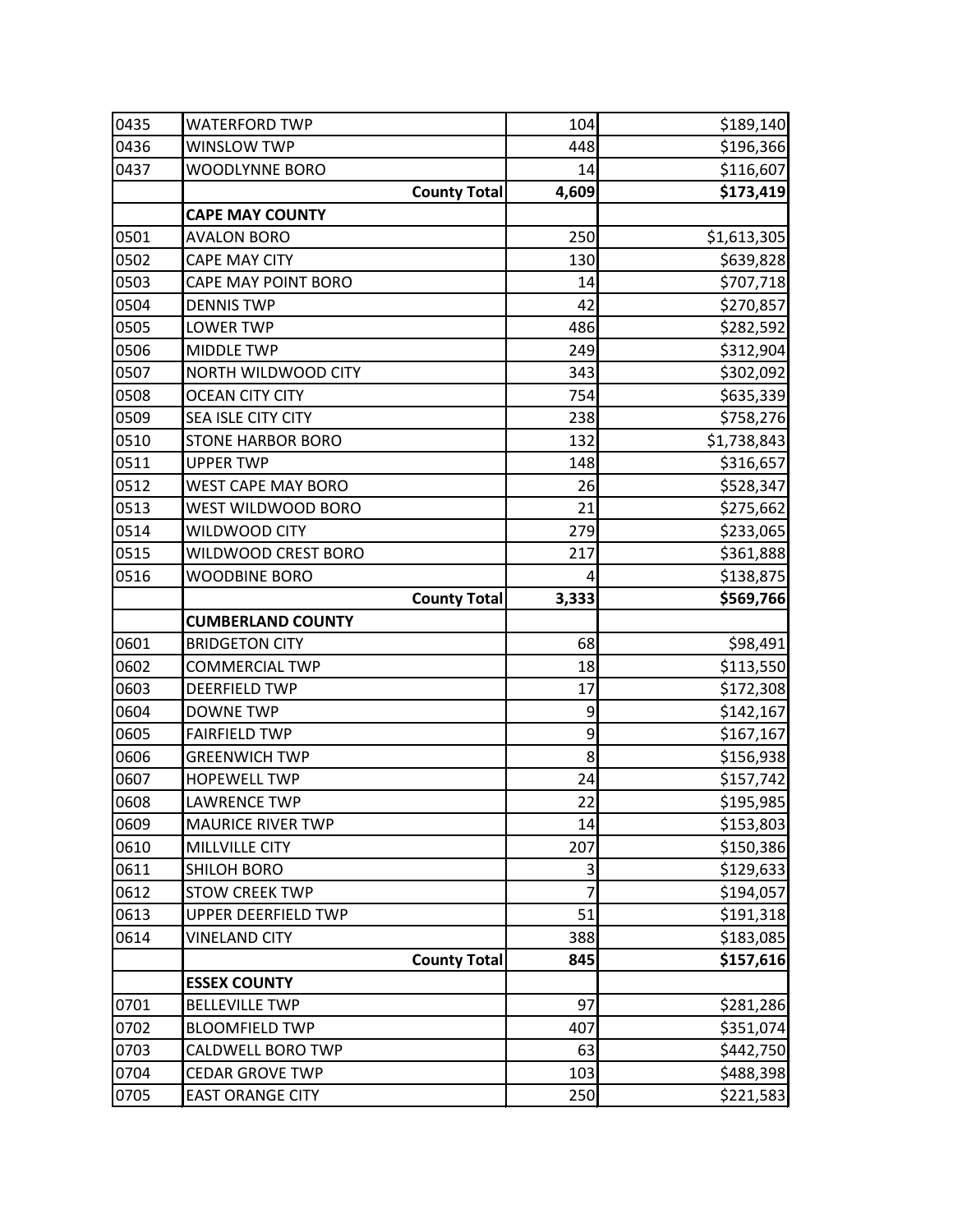| 0706 | <b>ESSEX FELLS TWP</b>       | 18    | \$992,389   |
|------|------------------------------|-------|-------------|
| 0707 | <b>FAIRFIELD TWP</b>         | 87    | \$546,733   |
| 0708 | <b>GLEN RIDGE BORO</b>       | 32    | \$751,845   |
| 0709 | <b>IRVINGTON TWP</b>         | 98    | \$174,685   |
| 0710 | <b>LIVINGSTON TWP</b>        | 352   | \$670,857   |
| 0711 | MAPLEWOOD TWP                | 316   | \$601,270   |
| 0712 | <b>MILLBURN TWP</b>          | 251   | \$1,223,335 |
| 0713 | <b>MONTCLAIR TWP</b>         | 451   | \$734,115   |
| 0714 | <b>NEWARK CITY</b>           | 764   | \$250,631   |
| 0715 | NORTH CALDWELL TWP           | 63    | \$725,436   |
| 0716 | <b>NUTLEY TWP</b>            | 259   | \$409,887   |
| 0717 | <b>ORANGE CITY TWP</b>       | 77    | \$215,672   |
| 0718 | ROSELAND BORO                | 38    | \$523,803   |
| 0719 | SOUTH ORANGE VILLAGE TW      | 233   | \$634,803   |
| 0720 | <b>VERONA TWP</b>            | 79    | \$418,943   |
| 0721 | WEST CALDWELL TWP            | 93    | \$519,061   |
| 0722 | <b>WEST ORANGE TWP</b>       | 453   | \$426,857   |
|      | <b>County Total</b>          | 4,584 | \$527,519   |
|      | <b>GLOUCESTER COUNTY</b>     |       |             |
| 0801 | <b>CLAYTON BORO</b>          | 63    | \$175,459   |
| 0802 | <b>DEPTFORD TWP</b>          | 290   | \$204,724   |
| 0803 | <b>EAST GREENWICH TWP</b>    | 46    | \$303,439   |
| 0804 | <b>ELK TWP</b>               | 34    | \$258,783   |
| 0805 | <b>FRANKLIN TWP</b>          | 108   | \$225,270   |
| 0806 | <b>GLASSBORO BORO</b>        | 162   | \$196,266   |
| 0807 | <b>GREENWICH TWP</b>         | 41    | \$165,480   |
| 0808 | <b>HARRISON TWP</b>          | 119   | \$360,634   |
| 0809 | <b>LOGAN TWP</b>             | 67    | \$246,189   |
| 0810 | <b>MANTUA TWP</b>            | 164   | \$228,780   |
| 0811 | <b>MONROE TWP</b>            | 342   | \$219,819   |
| 0812 | <b>NATIONAL PARK BORO</b>    | 33    | \$153,306   |
| 0813 | <b>NEWFIELD BORO</b>         | 19    | \$200,537   |
| 0814 | PAULSBORO BORO               | 40    | \$107,438   |
| 0815 | PITMAN BORO                  | 115   | \$185,844   |
| 0816 | SO HARRISON TWP              | 29    | \$347,076   |
| 0817 | <b>SWEDESBORO BORO</b>       | 30    | \$193,968   |
| 0818 | <b>WASHINGTON TWP</b>        | 549   | \$229,460   |
| 0819 | <b>WENONAH BORO</b>          | 18    | \$298,983   |
| 0820 | <b>WEST DEPTFORD TWP</b>     | 219   | \$201,774   |
| 0821 | <b>WESTVILLE BORO</b>        | 31    | \$138,364   |
| 0822 | <b>WOODBURY CITY</b>         | 91    | \$144,488   |
| 0823 | <b>WOODBURY HEIGHTS BORO</b> | 35    | \$195,849   |
| 0824 | <b>WOOLWICH TWP</b>          | 132   | \$326,611   |
|      | <b>County Total</b>          | 2,777 | \$221,189   |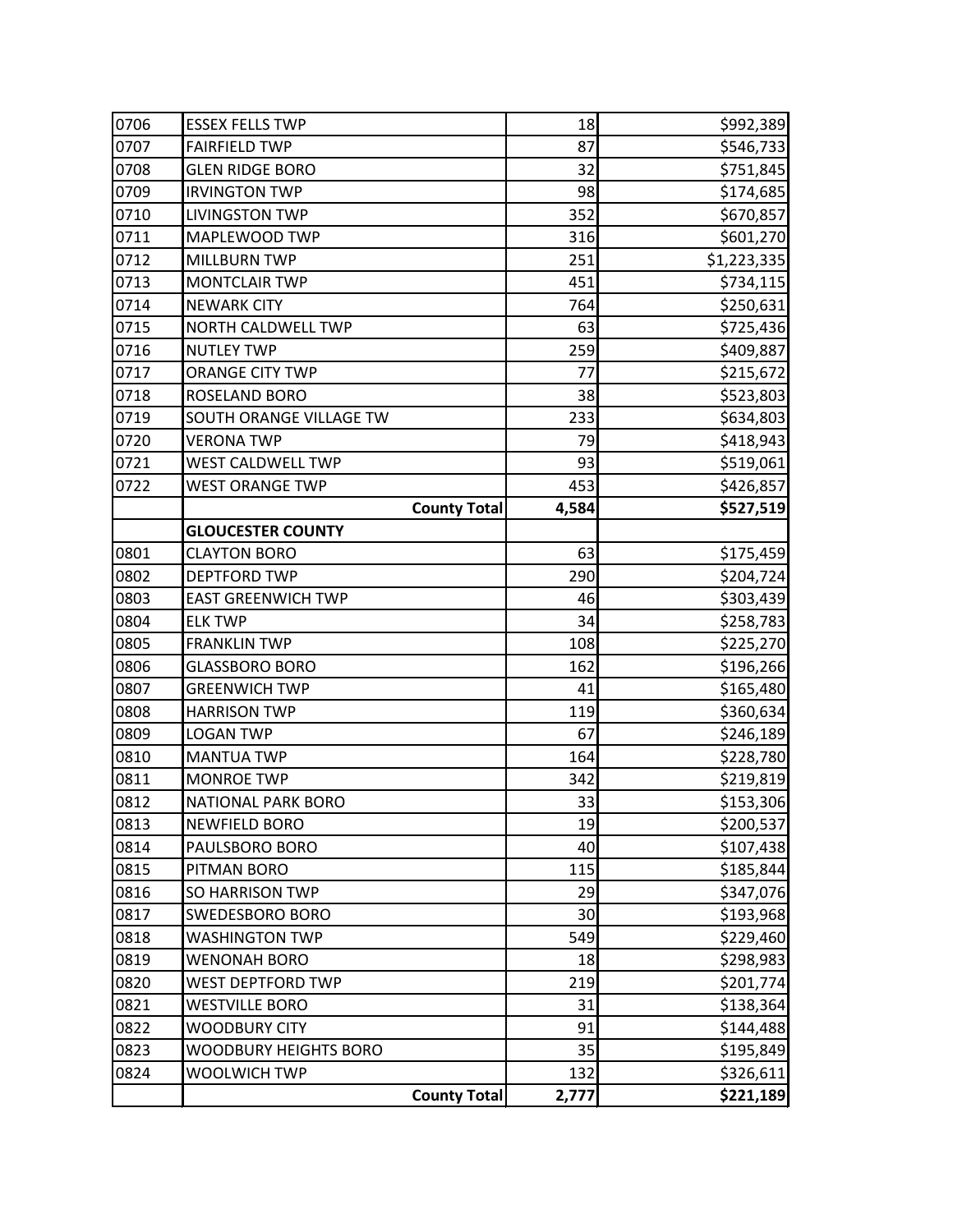|      | <b>HUDSON COUNTY</b>     |                |           |
|------|--------------------------|----------------|-----------|
| 0901 | <b>BAYONNE CITY</b>      | 413            | \$396,965 |
| 0902 | <b>EAST NEWARK BORO</b>  | 8              | \$356,586 |
| 0903 | <b>GUTTENBERG TOWN</b>   | 145            | \$393,078 |
| 0904 | <b>HARRISON TOWN</b>     | 69             | \$429,088 |
| 0905 | <b>HOBOKEN CITY</b>      | 760            | \$836,236 |
| 0906 | <b>JERSEY CITY CITY</b>  | 1,696          | \$504,526 |
| 0907 | <b>KEARNY TOWN</b>       | 105            | \$355,280 |
| 0908 | <b>NORTH BERGEN TWP</b>  | 351            | \$384,971 |
| 0909 | <b>SECAUCUS TOWN</b>     | 157            | \$449,896 |
| 0910 | <b>UNION CITY CITY</b>   | 207            | \$393,072 |
| 0911 | <b>WEEHAWKEN TWP</b>     | 149            | \$866,556 |
| 0912 | WEST NEW YORK TOWN       | 177            | \$355,417 |
|      | <b>County Total</b>      | 4,237          | \$476,806 |
|      | <b>HUNTERDON COUNTY</b>  |                |           |
| 1001 | <b>ALEXANDRIA TWP</b>    | 39             | \$432,703 |
| 1002 | <b>BETHLEHEM TWP</b>     | 41             | \$417,227 |
| 1003 | <b>BLOOMSBURY BORO</b>   | 15             | \$234,600 |
| 1004 | <b>CALIFON BORO</b>      | 8              | \$341,438 |
| 1005 | <b>CLINTON TOWN</b>      | 10             | \$377,800 |
| 1006 | <b>CLINTON TWP</b>       | 147            | \$422,654 |
| 1007 | <b>DELAWARE TWP</b>      | 35             | \$397,704 |
| 1008 | <b>EAST AMWELL TWP</b>   | 32             | \$450,744 |
| 1009 | <b>FLEMINGTON BORO</b>   | 9              | \$292,347 |
| 1010 | <b>FRANKLIN TWP</b>      | 13             | \$432,231 |
| 1011 | <b>FRENCHTOWN BORO</b>   | 10             | \$302,955 |
| 1012 | <b>GLEN GARDNER BORO</b> | 30             | \$213,043 |
| 1013 | <b>HAMPTON BORO</b>      | 13             | \$293,927 |
| 1014 | <b>HIGH BRIDGE BORO</b>  | 7              | \$220,971 |
| 1015 | <b>HOLLAND TWP</b>       | 48             | \$334,701 |
| 1016 | KINGWOOD TWP             | 37             | \$386,398 |
| 1017 | <b>LAMBERTVILLE CITY</b> | 23             | \$387,643 |
| 1018 | <b>LEBANON BORO</b>      | 12             | \$272,192 |
| 1019 | <b>LEBANON TWP</b>       | 44             | \$412,839 |
| 1020 | MILFORD BORO             | 8              | \$267,906 |
| 1021 | <b>RARITAN TWP</b>       | 296            | \$393,660 |
| 1022 | <b>READINGTON TWP</b>    | 184            | \$414,348 |
| 1023 | <b>STOCKTON BORO</b>     | $\overline{2}$ | \$350,000 |
| 1024 | <b>TEWKSBURY TWP</b>     | 57             | \$683,868 |
| 1025 | <b>UNION TWP</b>         | 63             | \$345,660 |
| 1026 | WEST AMWELL TWP          | 10             | \$448,390 |
|      | <b>County Total</b>      | 1,193          | \$366,460 |
|      | <b>MERCER COUNTY</b>     |                |           |
| 1101 | <b>EAST WINDSOR TWP</b>  | 270            | \$271,658 |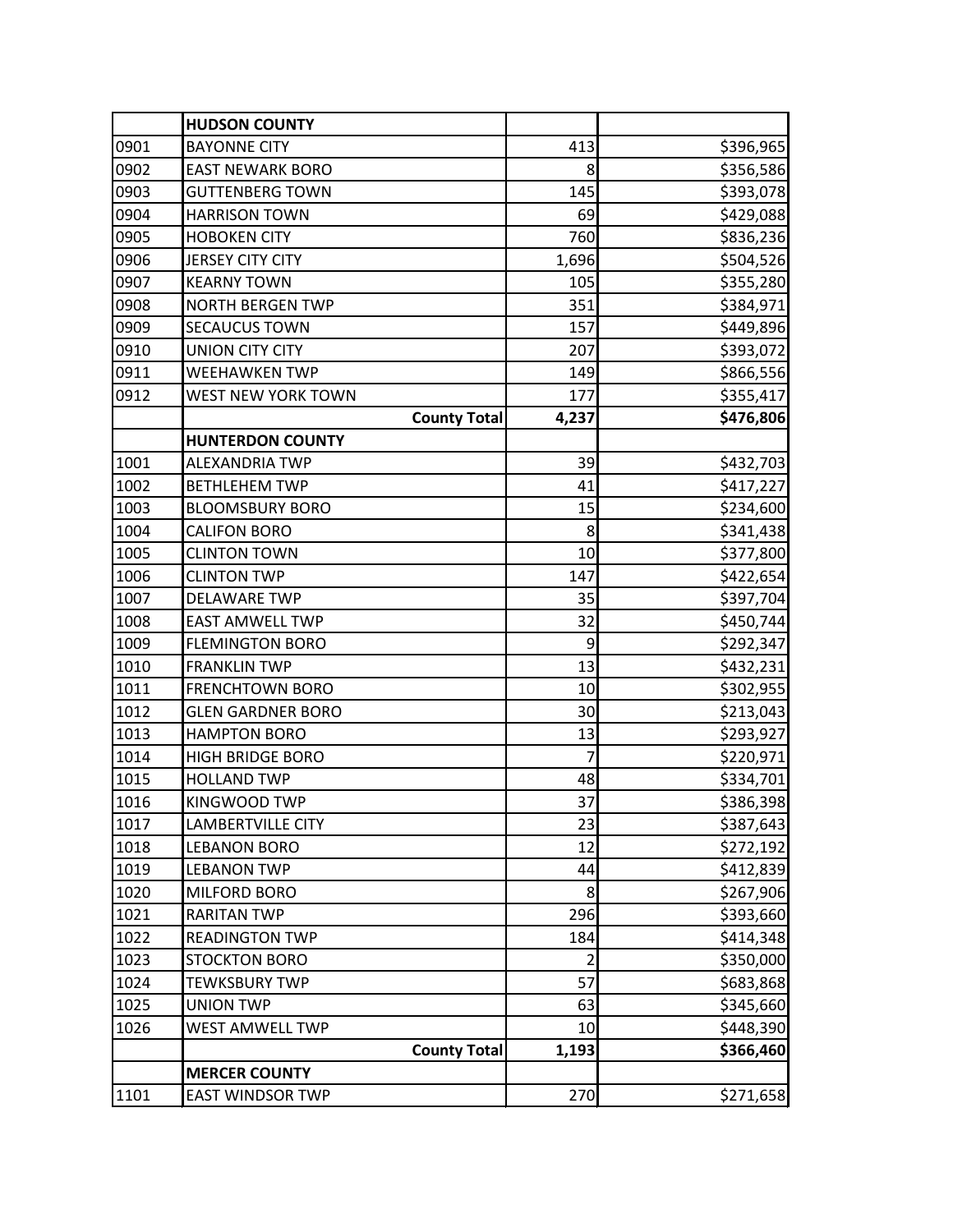| 1102 | <b>EWING TWP</b>           | 139          | \$206,275 |
|------|----------------------------|--------------|-----------|
| 1103 | <b>HAMILTON TWP</b>        | 597          | \$233,405 |
| 1104 | <b>HIGHTSTOWN BORO</b>     | 37           | \$226,699 |
| 1105 | <b>HOPEWELL BORO</b>       | 19           | \$493,316 |
| 1106 | <b>HOPEWELL TWP</b>        | 199          | \$513,400 |
| 1107 | <b>LAWRENCE TWP</b>        | 305          | \$324,023 |
| 1108 | PENNINGTON BORO            | 44           | \$501,822 |
| 1111 | <b>TRENTON CITY</b>        | 245          | \$67,892  |
| 1112 | ROBBINSVILLE TWP           | 216          | \$401,173 |
| 1113 | <b>WEST WINDSOR TWP</b>    | 303          | \$594,193 |
| 1114 | <b>PRINCETON</b>           | 204          | \$950,143 |
|      | <b>County Total</b>        | 2,578        | \$398,667 |
|      | <b>MIDDLESEX COUNTY</b>    |              |           |
| 1201 | <b>CARTERET BORO</b>       | 193          | \$299,745 |
| 1202 | <b>CRANBURY TWP</b>        | 39           | \$661,713 |
| 1203 | <b>DUNELLEN BORO</b>       | 30           | \$308,447 |
| 1204 | <b>EAST BRUNSWICK TWP</b>  | 579          | \$374,269 |
| 1205 | <b>EDISON TWP</b>          | 844          | \$395,669 |
| 1206 | <b>HELMETTA BORO</b>       | 31           | \$240,910 |
| 1207 | <b>HIGHLAND PARK BORO</b>  | 82           | \$352,229 |
| 1208 | JAMESBURG BORO             | 52           | \$227,357 |
| 1209 | <b>METUCHEN BORO</b>       | 132          | \$438,961 |
| 1210 | MIDDLESEX BORO             | 165          | \$308,760 |
| 1211 | <b>MILLTOWN BORO</b>       | 86           | \$335,231 |
| 1212 | <b>MONROE TWP</b>          | 706          | \$393,090 |
| 1213 | <b>NEW BRUNSWICK CITY</b>  | 89           | \$310,298 |
| 1214 | <b>NORTH BRUNSWICK TWP</b> | 292          | \$324,606 |
| 1215 | <b>OLD BRIDGE TWP</b>      | 725          | \$355,035 |
| 1216 | PERTH AMBOY CITY           | 139          | \$261,695 |
| 1217 | PISCATAWAY TWP             | 154          | \$336,353 |
| 1218 | PLAINSBORO TWP             | 254          | \$424,683 |
| 1219 | SAYREVILLE BORO            | 402          | \$324,986 |
| 1220 | <b>SOUTH AMBOY CITY</b>    | 98           | \$327,012 |
| 1221 | SOUTH BRUNSWICK TWP        | 427          | \$411,148 |
| 1222 | SOUTH PLAINFIELD BORO      | 216          | \$352,392 |
| 1223 | <b>SOUTH RIVER BORO</b>    | 113          | \$306,951 |
| 1224 | SPOTSWOOD BORO             | 72           | \$297,607 |
| 1225 | <b>WOODBRIDGE TWP</b>      | 712          | \$296,082 |
|      | <b>County Total</b>        | 6,632        | \$346,609 |
|      | <b>MONMOUTH COUNTY</b>     |              |           |
| 1301 | <b>ABERDEEN TWP</b>        | 81           | \$304,597 |
| 1302 | <b>ALLENHURST BORO</b>     | $\mathbf{1}$ | \$850,000 |
| 1303 | <b>ALLENTOWN BORO</b>      | 14           | \$331,871 |
| 1304 | <b>ASBURY PARK CITY</b>    | 63           | \$367,243 |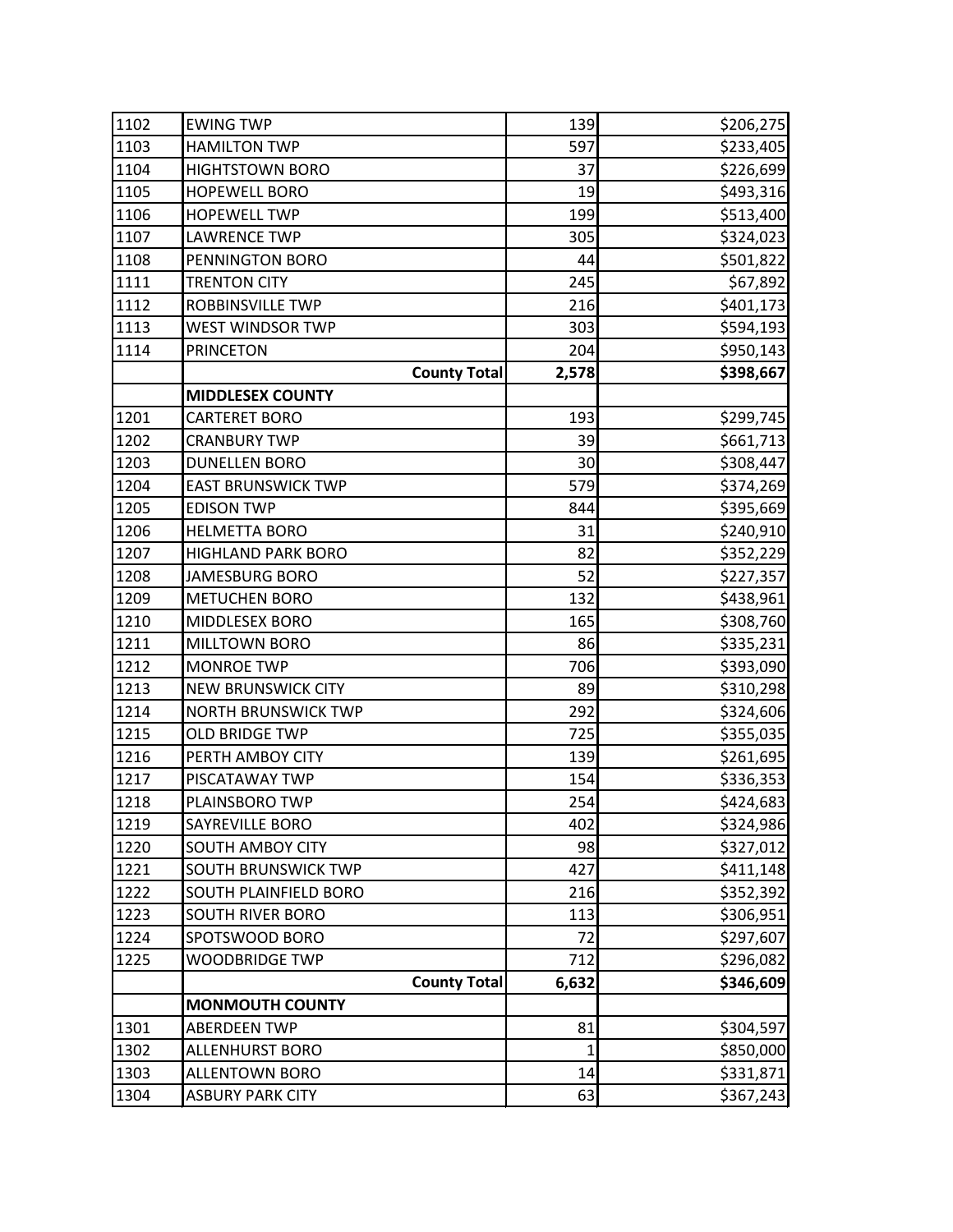| 1305 | <b>ATLANTIC HIGHLANDS BORO</b> | 37  | \$434,691   |
|------|--------------------------------|-----|-------------|
| 1306 | AVON BY THE SEA BORO           | 25  | \$958,002   |
| 1307 | <b>BELMAR BORO</b>             | 72  | \$633,692   |
| 1308 | <b>BRADLEY BEACH BORO</b>      | 42  | \$665,855   |
| 1309 | <b>BRIELLE BORO</b>            | 23  | \$603,127   |
| 1310 | <b>COLTS NECK TOWNSHIP</b>     | 39  | \$757,405   |
| 1311 | <b>DEAL BORO</b>               | 6   | \$3,855,000 |
| 1312 | <b>EATONTOWN BORO</b>          | 55  | \$400,144   |
| 1313 | <b>ENGLISHTOWN BORO</b>        | 7   | \$241,599   |
| 1314 | <b>FAIR HAVEN BORO</b>         | 30  | \$843,946   |
| 1315 | <b>FARMINGDALE BORO</b>        | 3   | \$314,833   |
| 1316 | <b>FREEHOLD BORO</b>           | 45  | \$270,789   |
| 1317 | <b>FREEHOLD TWP</b>            | 138 | \$407,460   |
| 1318 | <b>HAZLET TWP</b>              | 77  | \$342,074   |
| 1319 | <b>HIGHLANDS BORO</b>          | 92  | \$300,270   |
| 1320 | <b>HOLMDEL TWP</b>             | 77  | \$727,799   |
| 1321 | <b>HOWELL TWP</b>              | 202 | \$362,347   |
| 1322 | <b>INTERLAKEN BORO</b>         | 1   | \$995,000   |
| 1323 | <b>KEANSBURG BORO</b>          | 70  | \$181,386   |
| 1324 | <b>KEYPORT BORO</b>            | 18  | \$309,679   |
| 1325 | <b>LITTLE SILVER BORO</b>      | 47  | \$702,315   |
| 1326 | <b>LOCH ARBOUR VILLAGE</b>     | 0   | 50          |
| 1327 | <b>LONG BRANCH CITY</b>        | 136 | \$481,007   |
| 1328 | <b>MANALAPAN TWP</b>           | 198 | \$458,991   |
| 1329 | <b>MANASQUAN BORO</b>          | 94  | \$753,334   |
| 1330 | <b>MARLBORO TWP</b>            | 464 | \$550,101   |
| 1331 | <b>MATAWAN BORO</b>            | 36  | \$346,154   |
| 1332 | <b>MIDDLETOWN TWP</b>          | 273 | \$445,713   |
| 1333 | <b>MILLSTONE TWP</b>           | 92  | \$597,680   |
| 1334 | MONMOUTH BEACH BORO            | 29  | \$748,207   |
| 1335 | <b>NEPTUNE TWP</b>             | 132 | \$346,784   |
| 1336 | <b>NEPTUNE CITY BORO</b>       | 15  | \$306,093   |
| 1337 | <b>OCEAN TWP</b>               | 129 | \$573,075   |
| 1338 | <b>OCEANPORT BORO</b>          | 30  | \$550,027   |
| 1339 | <b>RED BANK BORO</b>           | 60  | \$395,834   |
| 1340 | ROOSEVELT BORO                 | 2   | \$252,500   |
| 1341 | <b>RUMSON BORO</b>             | 38  | \$1,307,237 |
| 1342 | <b>SEA BRIGHT BORO</b>         | 21  | \$551,357   |
| 1343 | <b>SEA GIRT BORO</b>           | 12  | \$1,339,083 |
| 1344 | <b>SHREWSBURY BORO</b>         | 22  | \$501,667   |
| 1345 | <b>SHREWSBURY TWP</b>          | 0   | 50          |
| 1346 | LAKE COMO BORO                 | 19  | \$441,574   |
| 1347 | <b>SPRING LAKE BORO</b>        | 29  | \$1,798,752 |
| 1348 | SPRING LAKE HEIGHTS BOR        | 33  | \$508,864   |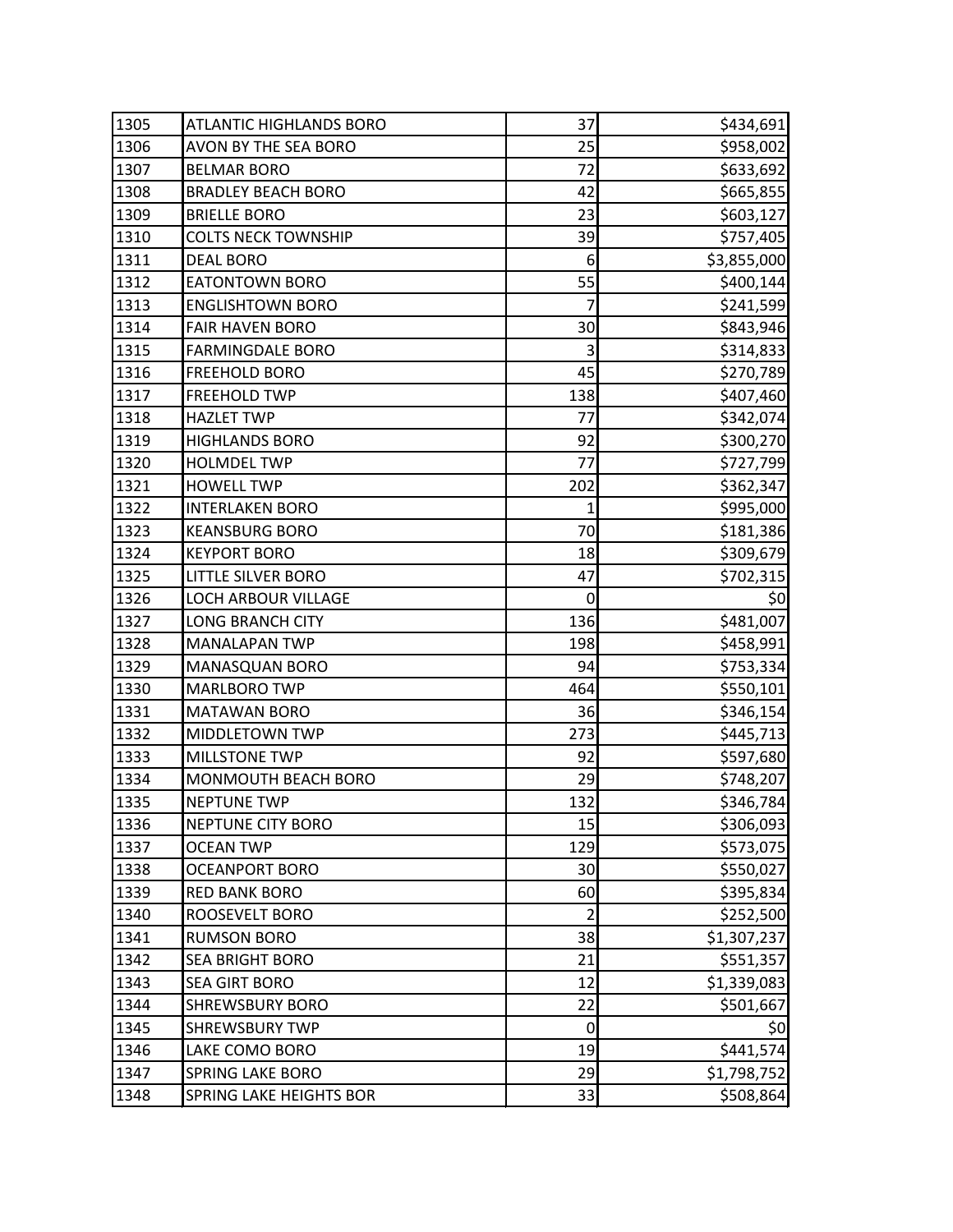| 1349 | <b>TINTON FALLS BORO</b>     | 88    | \$374,952   |
|------|------------------------------|-------|-------------|
| 1350 | <b>UNION BEACH BORO</b>      | 25    | \$323,032   |
| 1351 | <b>UPPER FREEHOLD TWP</b>    | 13    | \$531,692   |
| 1352 | <b>WALL TWP</b>              | 263   | \$526,096   |
| 1353 | <b>WEST LONG BRANCH BORO</b> | 40    | \$621,255   |
|      | <b>County Total</b>          | 3,558 | \$599,853   |
|      | <b>MORRIS COUNTY</b>         |       |             |
| 1401 | <b>BOONTON TOWN</b>          | 83    | \$407,506   |
| 1402 | <b>BOONTON TWP</b>           | 53    | \$558,047   |
| 1403 | <b>BUTLER BORO</b>           | 96    | \$341,540   |
| 1404 | <b>CHATHAM BORO</b>          | 95    | \$830,281   |
| 1405 | <b>CHATHAM TWP</b>           | 149   | \$1,058,411 |
| 1406 | <b>CHESTER BORO</b>          | 9     | \$544,611   |
| 1407 | <b>CHESTER TWP</b>           | 86    | \$744,581   |
| 1408 | <b>DENVILLE TWP</b>          | 209   | \$445,444   |
| 1409 | <b>DOVER TOWN</b>            | 80    | \$263,568   |
| 1410 | <b>EAST HANOVER TWP</b>      | 34    | \$503,253   |
| 1411 | <b>FLORHAM PARK BORO</b>     | 102   | \$700,512   |
| 1412 | <b>HANOVER TWP</b>           | 130   | \$499,045   |
| 1413 | <b>HARDING TWP</b>           | 37    | \$1,231,781 |
| 1414 | <b>JEFFERSON TWP</b>         | 71    | \$354,382   |
| 1415 | <b>KINNELON BORO</b>         | 96    | \$626,951   |
| 1416 | <b>LINCOLN PARK BORO</b>     | 117   | \$336,550   |
| 1417 | <b>MADISON BORO</b>          | 116   | \$844,128   |
| 1418 | <b>MENDHAM BORO</b>          | 81    | \$677,928   |
| 1419 | <b>MENDHAM TWP</b>           | 78    | \$912,557   |
| 1420 | MINE HILL TWP                | 50    | \$302,556   |
| 1421 | <b>MONTVILLE TWP</b>         | 216   | \$610,201   |
| 1422 | <b>MORRIS TWP</b>            | 233   | \$620,765   |
| 1423 | <b>MORRIS PLAINS BORO</b>    | 77    | \$492,127   |
| 1424 | <b>MORRISTOWN TOWN</b>       | 68    | \$499,068   |
| 1425 | <b>MOUNTAIN LAKES BORO</b>   | 58    | \$838,375   |
| 1426 | <b>MOUNT ARLINGTON BORO</b>  | 102   | \$330,704   |
| 1427 | <b>MOUNT OLIVE TWP</b>       | 261   | \$363,541   |
| 1428 | NETCONG BORO                 | 23    | \$272,736   |
| 1429 | PARSIPPANY TR HLS TWP        | 427   | \$415,565   |
| 1430 | LONG HILL TWP                | 32    | \$509,384   |
| 1431 | PEQUANNOCK TWP               | 127   | \$446,693   |
| 1432 | RANDOLPH TWP                 | 281   | \$542,252   |
| 1433 | RIVERDALE BORO               | 39    | \$338,573   |
| 1434 | ROCKAWAY BORO                | 43    | \$299,300   |
| 1435 | ROCKAWAY TWP                 | 111   | \$391,941   |
| 1436 | <b>ROXBURY TWP</b>           | 105   | \$367,457   |
| 1437 | <b>VICTORY GARDENS BORO</b>  | 7     | \$222,929   |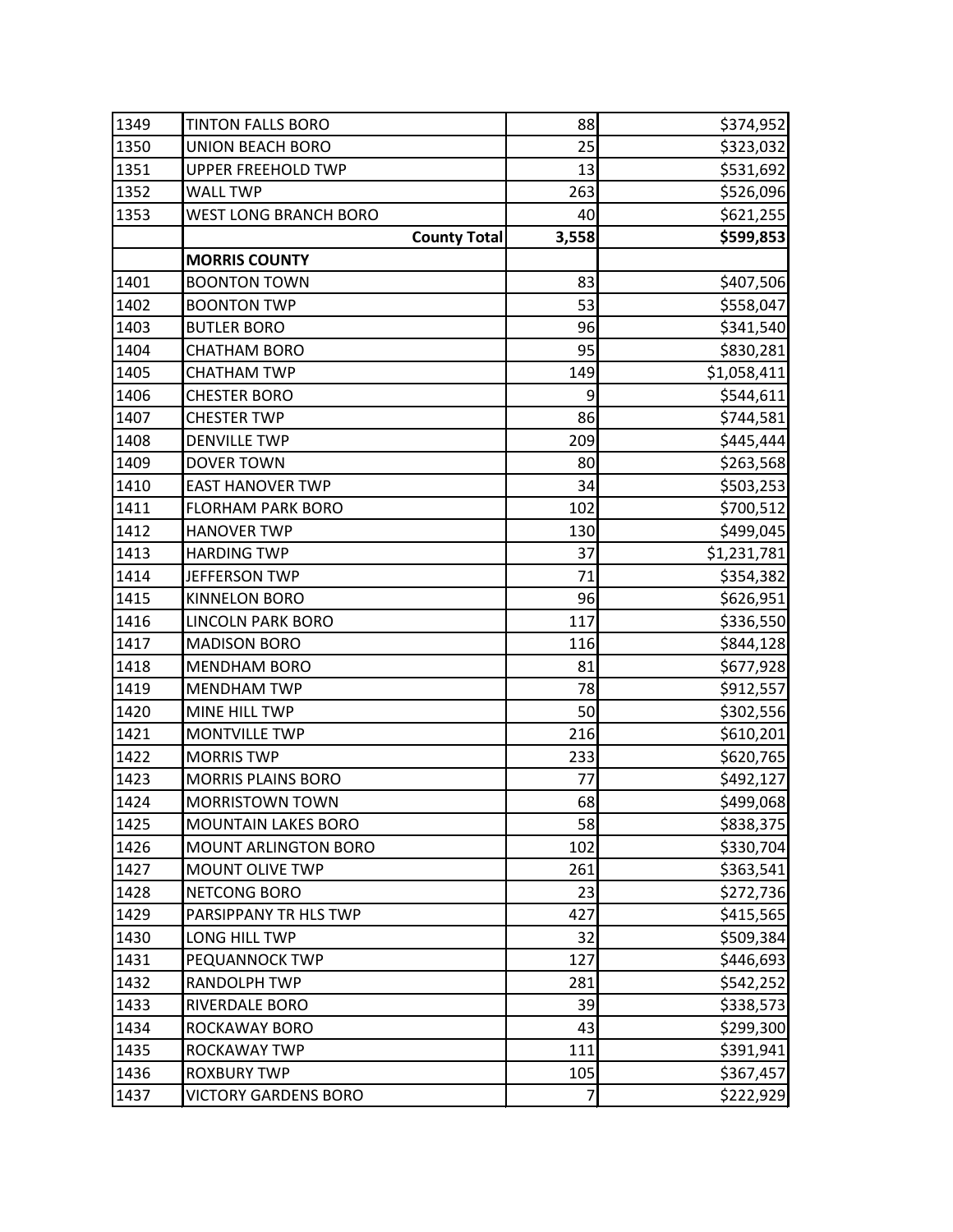| 1438 | <b>WASHINGTON TWP</b>        | 186   | \$446,905   |
|------|------------------------------|-------|-------------|
| 1439 | <b>WHARTON BORO</b>          | 19    | \$310,593   |
|      | <b>County Total</b>          | 4,187 | \$525,711   |
|      | <b>OCEAN COUNTY</b>          |       |             |
| 1501 | <b>BARNEGAT TWP</b>          | 376   | \$251,086   |
| 1502 | <b>BARNEGAT LIGHT BORO</b>   | 30    | \$720,124   |
| 1503 | <b>BAY HEAD BORO</b>         | 26    | \$1,424,699 |
| 1504 | <b>BEACH HAVEN BORO</b>      | 93    | \$876,789   |
| 1505 | <b>BEACHWOOD BORO</b>        | 124   | \$238,010   |
| 1506 | <b>BERKELEY TWP</b>          | 875   | \$223,484   |
| 1507 | <b>BRICK TWP</b>             | 1,215 | \$337,449   |
| 1508 | <b>TOMS RIVER TWP</b>        | 1,667 | \$368,502   |
| 1509 | EAGLESWOOD TWP               | 17    | \$282,588   |
| 1510 | <b>HARVEY CEDARS BORO</b>    | 25    | \$1,216,420 |
| 1511 | <b>ISLAND HEIGHTS BORO</b>   | 14    | \$405,571   |
| 1512 | <b>JACKSON TWP</b>           | 894   | \$372,747   |
| 1513 | <b>LACEY TWP</b>             | 461   | \$282,012   |
| 1514 | <b>LAKEHURST BORO</b>        | 10    | \$191,260   |
| 1515 | LAKEWOOD TWP                 | 721   | \$309,390   |
| 1516 | <b>LAVALLETTE BORO</b>       | 79    | \$840,241   |
| 1517 | <b>LITTLE EGG HARBOR TWP</b> | 404   | \$210,494   |
| 1518 | <b>LONG BEACH TWP</b>        | 279   | \$1,098,140 |
| 1519 | <b>MANCHESTER TWP</b>        | 546   | \$194,055   |
| 1520 | <b>MANTOLOKING BORO</b>      | 13    | \$3,414,243 |
| 1521 | <b>OCEAN TWP</b>             | 157   | \$320,414   |
| 1522 | <b>OCEAN GATE BORO</b>       | 33    | \$237,991   |
| 1523 | PINE BEACH BORO              | 19    | \$443,126   |
| 1524 | PLUMSTED TWP                 | 82    | \$335,675   |
| 1525 | POINT PLEASANT BORO          | 301   | \$446,100   |
| 1526 | PT PLEASANT BEACH BORO       | 81    | \$644,565   |
| 1527 | <b>SEASIDE HEIGHTS BORO</b>  | 76    | \$244,799   |
| 1528 | <b>SEASIDE PARK BORO</b>     | 56    | \$551,047   |
| 1529 | SHIP BOTTOM BORO             | 75    | \$711,430   |
| 1530 | SOUTH TOMS RIVER BORO        | 19    | \$177,942   |
| 1531 | <b>STAFFORD TWP</b>          | 452   | \$318,243   |
| 1532 | <b>SURF CITY BORO</b>        | 38    | \$826,092   |
| 1533 | <b>TUCKERTON BORO</b>        | 16    | \$202,525   |
|      | <b>County Total</b>          | 9,274 | \$567,189   |
|      | <b>PASSAIC COUNTY</b>        |       |             |
| 1601 | <b>BLOOMINGDALE BORO</b>     | 95    | \$308,197   |
| 1602 | <b>CLIFTON CITY</b>          | 702   | \$364,039   |
| 1603 | <b>HALEDON BORO</b>          | 70    | \$306,474   |
| 1604 | <b>HAWTHORNE BORO</b>        | 196   | \$386,657   |
| 1605 | <b>LITTLE FALLS TWP</b>      | 75    | \$389,289   |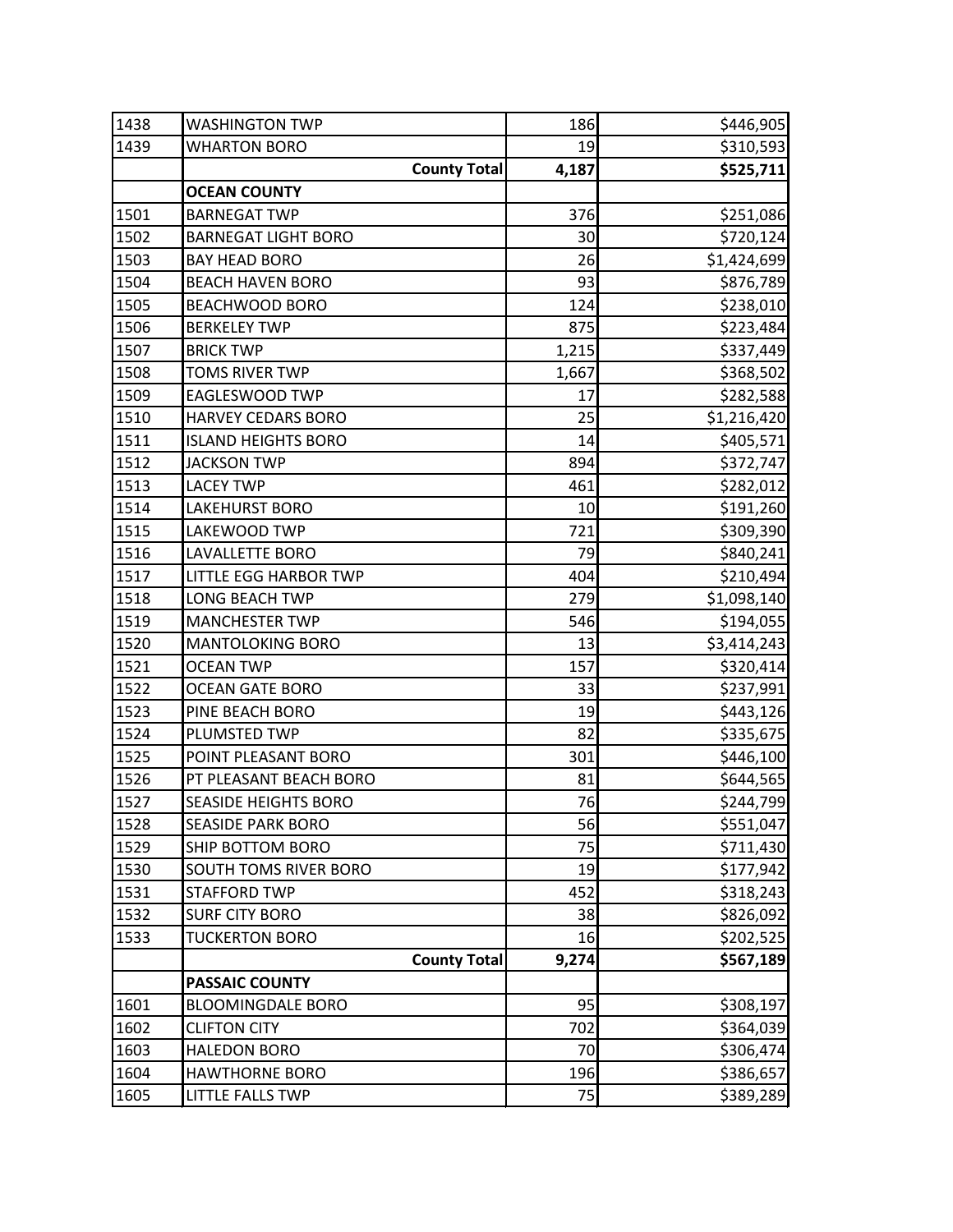| 1606 | <b>NORTH HALEDON BORO</b>     | 74    | \$452,462 |
|------|-------------------------------|-------|-----------|
| 1607 | PASSAIC CITY                  | 220   | \$330,690 |
| 1608 | PATERSON CITY                 | 313   | \$266,613 |
| 1609 | POMPTON LAKES BORO            | 165   | \$311,675 |
| 1610 | PROSPECT PARK BORO            | 40    | \$303,348 |
| 1611 | RINGWOOD BORO                 | 167   | \$369,379 |
| 1612 | <b>TOTOWA BORO</b>            | 96    | \$394,897 |
| 1613 | <b>WANAQUE BORO</b>           | 148   | \$313,812 |
| 1614 | <b>WAYNE TWP</b>              | 557   | \$454,742 |
| 1615 | <b>WEST MILFORD TWP</b>       | 347   | \$285,433 |
| 1616 | WOODLAND PARK BORO            | 110   | \$412,489 |
|      | <b>County Total</b>           | 3,375 | \$353,137 |
|      | <b>SALEM COUNTY</b>           |       |           |
| 1701 | <b>ALLOWAY TOWNSHIP</b>       | 21    | \$224,286 |
| 1702 | <b>CARNEYS POINT TOWNSHIP</b> | 39    | \$134,232 |
| 1703 | <b>ELMER BORO</b>             | 9     | \$185,333 |
| 1704 | <b>ELSINBORO TWP</b>          | 7     | \$183,143 |
| 1705 | LOWER ALLOWAY CREEK TWP       | 6     | \$155,417 |
| 1706 | <b>MANNINGTON TWP</b>         | 10    | \$206,850 |
| 1707 | <b>OLDMANS TWP</b>            | 15    | \$258,587 |
| 1708 | PENNS GROVE BORO              | 13    | \$85,065  |
| 1709 | PENNSVILLE TWP                | 119   | \$143,304 |
| 1710 | PILESGROVE TWP                | 42    | \$301,927 |
| 1711 | PITTSGROVE TWP                | 55    | \$245,532 |
| 1712 | <b>QUINTON TWP</b>            | 16    | \$180,282 |
| 1713 | <b>SALEM CITY</b>             | 19    | \$55,829  |
| 1714 | <b>UPPER PITTSGROVE TWP</b>   | 23    | \$222,111 |
| 1715 | WOODSTOWN BORO                | 42    | \$184,117 |
|      | <b>County Total</b>           | 436   | \$184,401 |
|      | <b>SOMERSET COUNTY</b>        |       |           |
| 1801 | <b>BEDMINSTER TWP</b>         | 82    | \$373,463 |
| 1802 | <b>BERNARDS TWP</b>           | 149   | \$606,277 |
| 1803 | <b>BERNARDSVILLE BORO</b>     | 38    | \$629,324 |
| 1804 | <b>BOUND BROOK BORO</b>       | 35    | \$301,022 |
| 1805 | <b>BRANCHBURG TWP</b>         | 66    | \$443,455 |
| 1806 | <b>BRIDGEWATER TWP</b>        | 173   | \$463,664 |
| 1807 | FAR HILLS BORO                |       | \$740,571 |
| 1808 | <b>FRANKLIN TWP</b>           | 289   | \$339,188 |
| 1809 | <b>GREEN BROOK TWP</b>        | 30    | \$542,781 |
| 1810 | <b>HILLSBOROUGH TWP</b>       | 193   | \$404,040 |
| 1811 | <b>MANVILLE BORO</b>          | 46    | \$248,270 |
| 1812 | <b>MILLSTONE BORO</b>         | 1     | \$475,000 |
| 1813 | <b>MONTGOMERY TWP</b>         | 275   | \$662,459 |
| 1814 | NORTH PLAINFIELD BORO         | 209   | \$272,361 |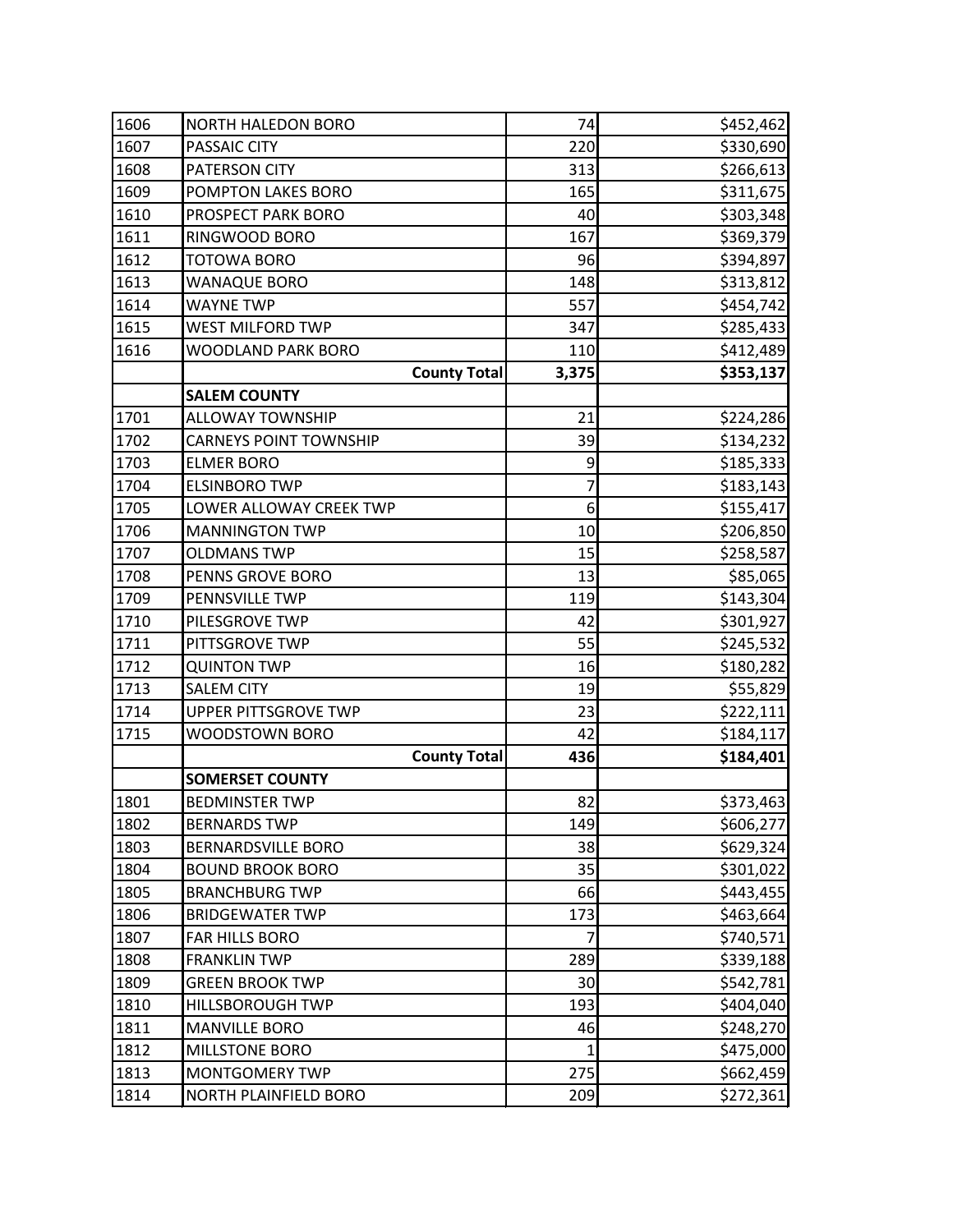| 1815 | PEAPACK GLADSTONE BORO      | 13          | \$666,700 |
|------|-----------------------------|-------------|-----------|
| 1816 | <b>RARITAN BORO</b>         | 50          | \$368,245 |
| 1817 | <b>ROCKY HILL BOR</b>       | 0           | 50        |
| 1818 | <b>SOMERVILLE BORO</b>      | 76          | \$325,679 |
| 1819 | SO BOUND BROOK BORO         | 38          | \$267,703 |
| 1820 | <b>WARREN TWP</b>           | 55          | \$702,966 |
| 1821 | <b>WATCHUNG BORO</b>        | 22          | \$821,409 |
|      | <b>County Total</b>         | 1,847       | \$459,742 |
|      | <b>SUSSEX COUNTY</b>        |             |           |
| 1901 | <b>ANDOVER BORO</b>         | 1           | \$240,000 |
| 1902 | <b>ANDOVER TWP</b>          | 62          | \$279,432 |
| 1903 | <b>BRANCHVILLE BORO</b>     | 4           | \$203,750 |
| 1904 | <b>BYRAM TWP</b>            | 102         | \$304,163 |
| 1905 | <b>FRANKFORD TWP</b>        | 36          | \$368,875 |
| 1906 | <b>FRANKLIN BORO</b>        | 41          | \$211,580 |
| 1907 | <b>FREDON TWP</b>           | 29          | \$332,343 |
| 1908 | <b>GREEN TWP</b>            | 30          | \$356,147 |
| 1909 | <b>HAMBURG BORO</b>         | 49          | \$173,657 |
| 1910 | <b>HAMPTON TWP</b>          | 46          | \$276,233 |
| 1911 | <b>HARDYSTON TWP</b>        | 152         | \$271,297 |
| 1912 | <b>HOPATCONG BORO</b>       | 225         | \$258,178 |
| 1913 | <b>LAFAYETTE TWP</b>        | 23          | \$356,054 |
| 1914 | <b>MONTAGUE TWP</b>         | 49          | \$159,441 |
| 1915 | <b>NEWTON TOWN</b>          | 62          | \$209,431 |
| 1916 | <b>OGDENSBURG BORO</b>      | 33          | \$225,530 |
| 1917 | <b>SANDYSTON TWP</b>        | 21          | \$245,942 |
| 1918 | <b>SPARTA TWP</b>           | 309         | \$431,733 |
| 1919 | <b>STANHOPE BORO</b>        | 37          | \$213,884 |
| 1920 | STILLWATER TWP              | 43          | \$224,334 |
| 1921 | <b>SUSSEX BORO</b>          | 18          | \$177,483 |
| 1922 | <b>VERNON TWP</b>           | 376         | \$195,247 |
| 1923 | <b>WALPACK TWP</b>          | $\mathbf 0$ | 50        |
| 1924 | <b>WANTAGE TWP</b>          | 83          | \$255,628 |
|      | <b>County Total</b>         | 1,831       | \$248,765 |
|      | <b>UNION COUNTY</b>         |             |           |
| 2001 | <b>BERKELEY HEIGHTS TWP</b> | 136         | \$576,517 |
| 2002 | <b>CLARK TWP</b>            | 164         | \$467,280 |
| 2003 | <b>CRANFORD TWP</b>         | 244         | \$487,662 |
| 2004 | <b>ELIZABETH CITY</b>       | 618         | \$304,028 |
| 2005 | <b>FANWOOD BORO</b>         | 93          | \$466,717 |
| 2006 | GARWOOD BORO                | 43          | \$402,722 |
| 2007 | <b>HILLSIDE TWP</b>         | 172         | \$275,944 |
| 2008 | <b>KENILWORTH BORO</b>      | 79          | \$371,729 |
| 2009 | <b>LINDEN CITY</b>          | 346         | \$299,182 |